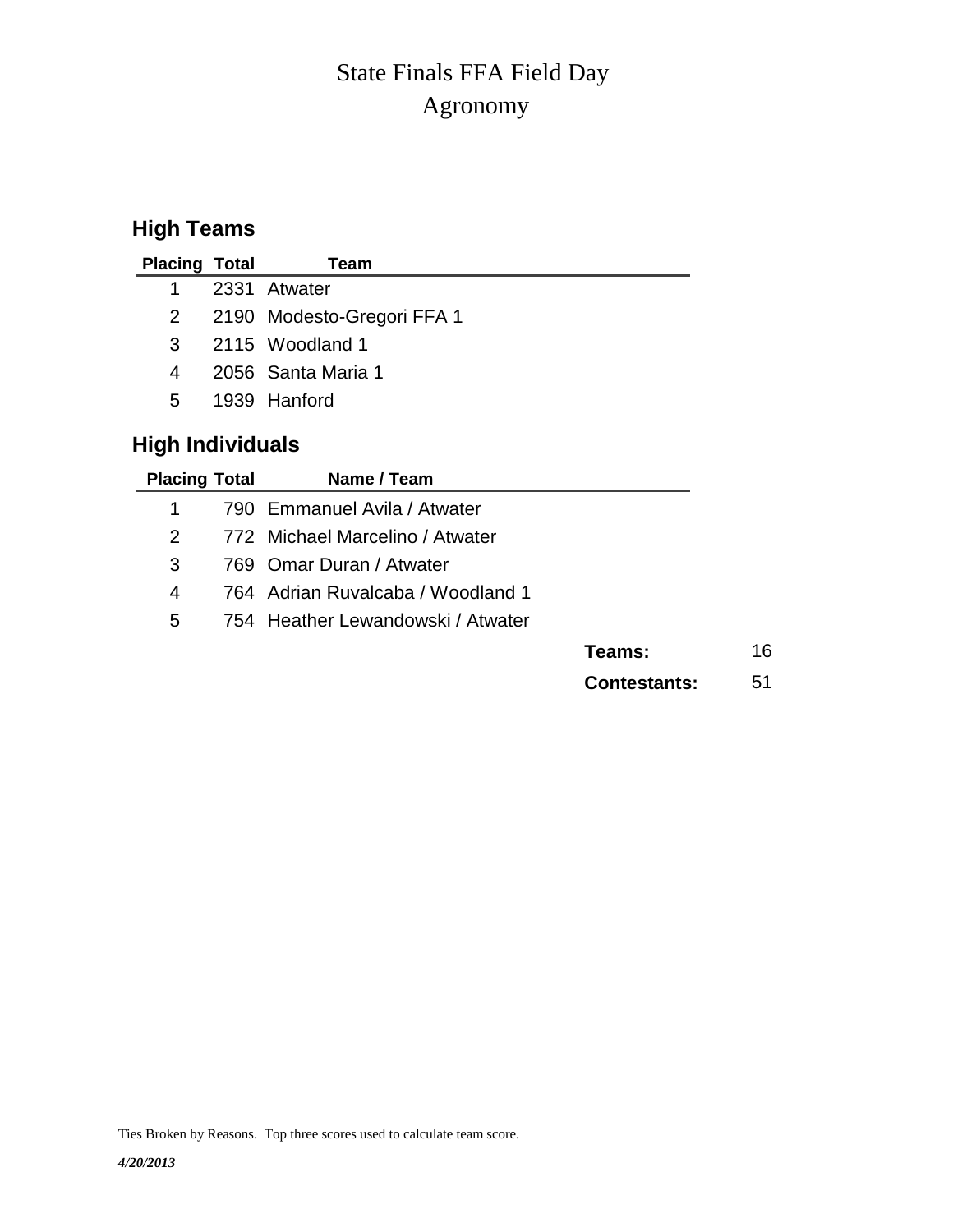| <b>State Finals FFA Field Day</b> |        |        |        |        |         |                           |    |                                                            |    |             |     | Agronomy |                |
|-----------------------------------|--------|--------|--------|--------|---------|---------------------------|----|------------------------------------------------------------|----|-------------|-----|----------|----------------|
|                                   |        |        |        |        |         | <b>Individual Results</b> |    |                                                            |    |             |     |          |                |
|                                   | Seed 1 | Seed 2 | Seed 3 | Seed 4 | Alfalfa |                           |    | Seed Rsn 1 Seed Rsn 2 Seed Rsn 3 Alfalfa Rsn Identificatio |    | $\mathbf n$ | Tie | Total    | Place          |
| <b>Atwater</b>                    |        |        |        |        |         |                           |    |                                                            |    |             |     | 2331     | 1              |
| <b>Emmanuel Avila</b>             | 50     | 46     | 45     | 46     | 48      | 50                        | 48 | 48                                                         | 44 | 365         | 190 | 790*     | $\overline{1}$ |
| <b>Heather Lewandows</b>          | 46     | 44     | 46     | 49     | 50      | 46                        | 49 | 36                                                         | 48 | 340         | 179 | 754      | 5              |
| <b>Michael Marcelino</b>          | 46     | 50     | 46     | 49     | 48      | 45                        | 47 | 45                                                         | 48 | 348         | 185 | 772 *    | $\overline{2}$ |
| Omar Duran                        | 48     | 50     | 44     | 40     | 48      | 46                        | 50 | 45                                                         | 43 | 355         | 184 | 769*     | $\mathbf{3}$   |
| <b>Esparto</b>                    |        |        |        |        |         |                           |    |                                                            |    |             |     | 1709     | 9              |
| Erika Barajas                     | 48     | 48     | 46     | 46     | 48      | 44                        | 49 | 34                                                         | 44 | 228         | 171 | 635* 19  |                |
| James Schwenger                   | 50     | 48     | 46     | 46     | 49      | 46                        | 46 | 36                                                         | 32 | 76          | 160 | 475 * 49 |                |
| <b>Mason Simas</b>                | 48     | 49     | 39     | 44     | 50      | 42                        | 46 | 47                                                         | 42 | 192         | 177 | 599 * 24 |                |
| <b>Fresno-Central West</b>        |        |        |        |        |         |                           |    |                                                            |    |             |     | 1589     | <u>12</u>      |
| <b>Brandon Miller</b>             | 40     | 50     | 46     | 50     | 50      | 42                        | 47 | 45                                                         | 43 | 141         | 177 | 554 *    | 39             |
| <b>Brittany Teraoka</b>           | 40     | 45     | 49     | 50     | 43      | 41                        | 42 | 42                                                         | 40 | 122         | 165 | $514*$   | 46             |
| Nikolas Martinez                  | 46     | 48     | 46     | 40     | 32      | 45                        | 45 | 32                                                         | 44 | 143         | 166 | 521 * 43 |                |
| Ty Bates                          | 43     | 44     | 45     | 42     | 50      | 40                        | 39 | 43                                                         | 38 | 49          | 160 | 433      | 51             |
| Hanford                           |        |        |        |        |         |                           |    |                                                            |    |             |     | 1939     | $\overline{5}$ |
| <b>Austin Harris</b>              | 50     | 50     | 46     | 46     | 47      | 49                        | 50 | 38                                                         | 43 | 146         | 180 | 565      | 36             |
| <b>Grant Verdegaal</b>            | 46     | 45     | 49     | 37     | 45      | 47                        | 49 | 50                                                         | 46 | 267         | 192 | 681*     | 13             |
| Jessie Brazil                     | 46     | 44     | 49     | 40     | 48      | 47                        | 48 | 37                                                         | 47 | 256         | 179 | 662 * 15 |                |
| Krista Welsh                      | 50     | 48     | 46     | 50     | 48      | 50                        | 48 | 46                                                         | 43 | 167         | 187 | 596 * 25 |                |
| Los Banos-Pacheco                 |        |        |        |        |         |                           |    |                                                            |    |             |     | 1664     | <u>10</u>      |
| <b>Berenice Gonzalez</b>          | 50     | 50     | 49     | 50     | 49      | 48                        | 50 | 44                                                         | 44 | 130         | 186 | 564*     | 37             |
| <b>Coltton Foell</b>              | 48     | 46     | 49     | 46     | 49      | 43                        | 44 | 43                                                         | 45 | 117         | 175 | 530 * 42 |                |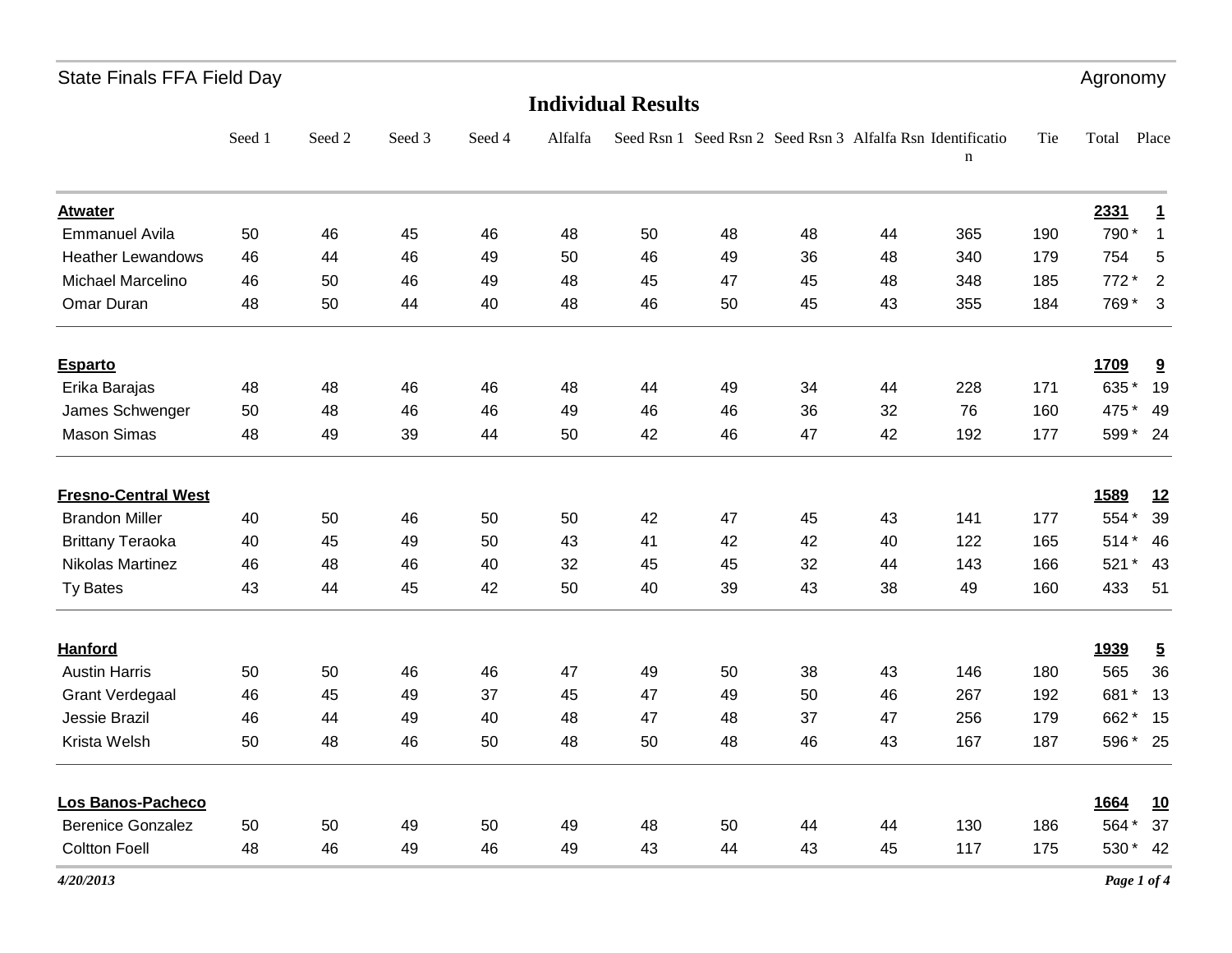| <b>State Finals FFA Field Day</b> |        |        |        |        |         |                           |    |    |    |                                                                 |     | Agronomy |                  |
|-----------------------------------|--------|--------|--------|--------|---------|---------------------------|----|----|----|-----------------------------------------------------------------|-----|----------|------------------|
|                                   |        |        |        |        |         | <b>Individual Results</b> |    |    |    |                                                                 |     |          |                  |
|                                   | Seed 1 | Seed 2 | Seed 3 | Seed 4 | Alfalfa |                           |    |    |    | Seed Rsn 1 Seed Rsn 2 Seed Rsn 3 Alfalfa Rsn Identificatio<br>n | Tie | Total    | Place            |
| Lis Lopez                         | 48     | 48     | 46     | 50     | 50      | 44                        | 49 | 33 | 43 | 104                                                             | 169 | 515      | 45               |
| Rosalba Gonzalez                  | 50     | 46     | 45     | 46     | 50      | 47                        | 45 | 45 | 45 | 151                                                             | 182 | 570 * 34 |                  |
| <b>Modesto-Gregori FFA1</b>       |        |        |        |        |         |                           |    |    |    |                                                                 |     | 2190     | $\overline{2}$   |
| <b>Brandon Heinrich</b>           | 50     | 49     | 49     | 48     | 50      | 50                        | 50 | 38 | 49 | 266                                                             | 187 | 699*     | 11               |
| Justine Limon                     | 50     | 39     | 49     | 46     | 50      | 44                        | 50 | 39 | 46 | 243                                                             | 179 | 656      | 16               |
| Shalen Prasad                     | 50     | 45     | 45     | 50     | 47      | 47                        | 48 | 50 | 46 | 311                                                             | 191 | 739 *    | 8                |
| <b>Sydney Smith</b>               | 50     | 48     | 49     | 50     | 50      | 49                        | 50 | 45 | 47 | 314                                                             | 191 | 752 *    | 6                |
| <b>Modesto-Gregori FFA 2</b>      |        |        |        |        |         |                           |    |    |    |                                                                 |     | 577      | 15               |
| Alexa Aufderheide                 | 28     | 50     | 49     | 46     | 50      | 39                        | 42 | 45 | 45 | 183                                                             | 171 | 577 * 33 |                  |
| <b>Modesto-James C. Enochs</b>    |        |        |        |        |         |                           |    |    |    |                                                                 |     | 1934     | $6 \overline{6}$ |
| Martin Oropeza                    | 50     | 46     | 45     | 50     | 50      | 48                        | 47 | 48 | 40 | 162                                                             | 183 | 586*     | 29               |
| Pedro Bailon                      | 50     | 39     | 46     | 48     | 45      | 47                        | 42 | 38 | 45 | 340                                                             | 172 | 740 *    | $\overline{7}$   |
| Skyler Fraga                      | 50     | 48     | 49     | 50     | 50      | 48                        | 45 | 45 | 40 | 183                                                             | 178 | 608 * 22 |                  |
| <b>Morgan Hill-Live Oak 1</b>     |        |        |        |        |         |                           |    |    |    |                                                                 |     | 1636     | <u>11</u>        |
| <b>Bailey Ulloa Conley</b>        | 50     | 40     | 45     | 46     | 48      | 45                        | 45 | 47 | 43 | 126                                                             | 180 | 535 *    | 41               |
| <b>Clayton Carlson</b>            | 50     | 50     | 46     | 46     | 37      | 45                        | 45 | 45 | 44 | 69                                                              | 179 | 477      | 48               |
| <b>Eric Toomire</b>               | 40     | 46     | 49     | 49     | 50      | 46                        | 49 | 36 | 40 | 110                                                             | 171 | $515*$   | 44               |
| Samantha Coley                    | 46     | 50     | 45     | 40     | 45      | 44                        | 49 | 48 | 40 | 179                                                             | 181 | 586*     | 30               |
| <b>Morgan Hill-Live Oak 2</b>     |        |        |        |        |         |                           |    |    |    |                                                                 |     | 448      | <u>16</u>        |
| John Paul Alise                   | 42     | 46     | 45     | 50     | 34      | 42                        | 39 | 34 | 38 | 78                                                              | 153 | 448 *    | 50               |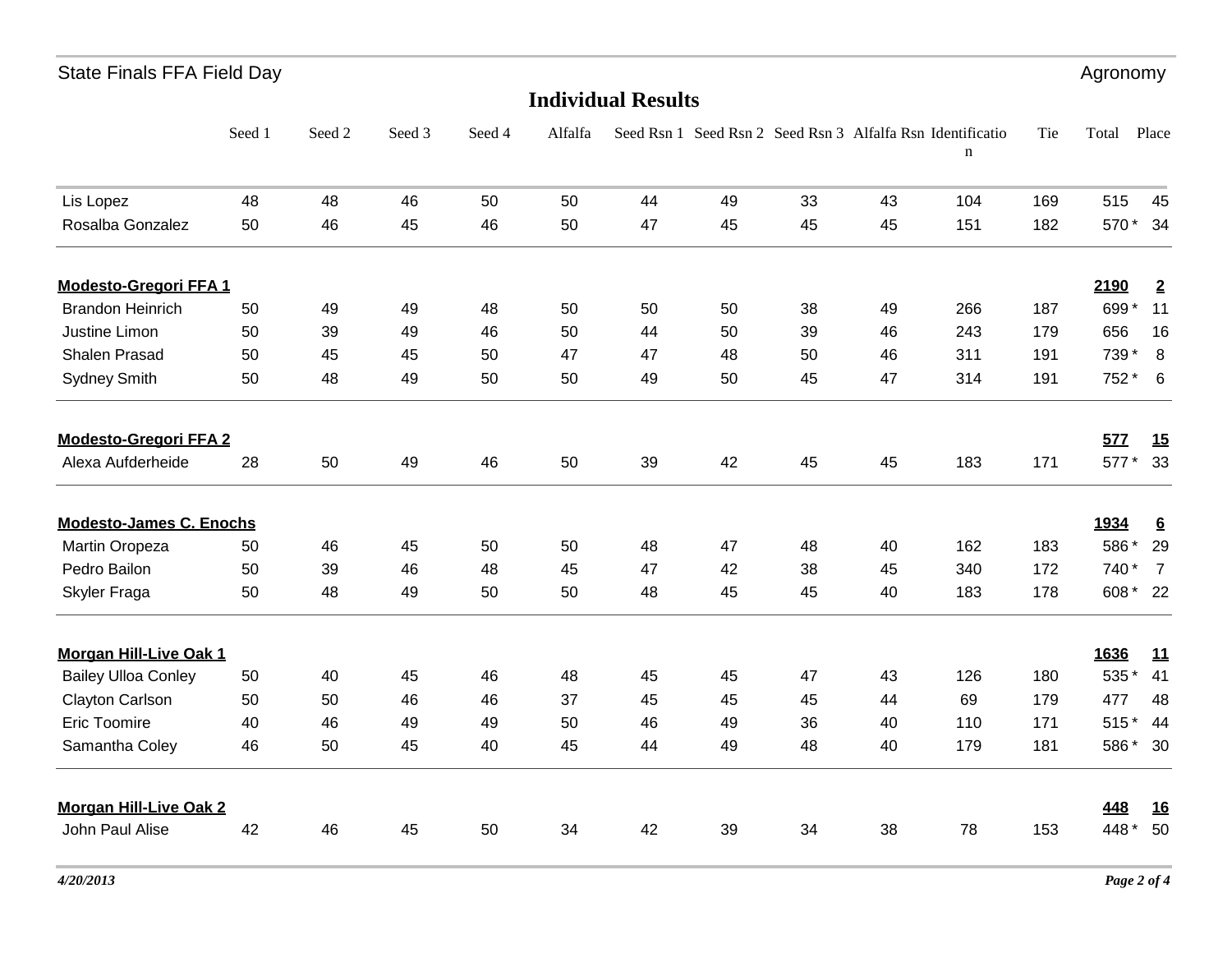| <b>State Finals FFA Field Day</b> |        |        |        |         |    |    |                           |    |             |                                                            | Agronomy |                                     |
|-----------------------------------|--------|--------|--------|---------|----|----|---------------------------|----|-------------|------------------------------------------------------------|----------|-------------------------------------|
|                                   |        |        |        |         |    |    |                           |    |             |                                                            |          |                                     |
| Seed 1                            | Seed 2 | Seed 3 | Seed 4 | Alfalfa |    |    |                           |    | $\mathbf n$ | Tie                                                        | Total    | Place                               |
|                                   |        |        |        |         |    |    |                           |    |             |                                                            |          | 8                                   |
| 48                                | 50     | 46     | 40     | 48      | 42 | 47 | 43                        | 46 | 190         | 178                                                        | 600*     | 23                                  |
| 46                                | 50     | 49     | 48     | 42      | 43 | 50 | 43                        | 45 | 163         | 181                                                        | 579*     | 32                                  |
| 48                                | 50     | 49     | 41     | 50      | 45 | 0  | 40                        | 41 | 149         | 126                                                        | 513      | 47                                  |
| 48                                | 45     | 46     | 50     | 50      | 42 | 48 | 34                        | 43 | 155         | 167                                                        | 561*     | 38                                  |
|                                   |        |        |        |         |    |    |                           |    |             |                                                            |          | $\overline{4}$                      |
| 31                                | 37     | 49     | 41     | 44      | 48 | 40 | 36                        | 40 | 267         | 164                                                        | 633*     | 20                                  |
| 46                                | 46     | 35     | 35     | 47      | 48 | 46 | 33                        | 43 | 325         | 170                                                        | 704 *    | 10                                  |
| 50                                | 31     | 45     | 50     | 46      | 46 | 43 | 48                        | 44 | 316         | 181                                                        | 719*     | 9                                   |
| 48                                | 31     | 49     | 50     | 48      | 40 | 40 | 47                        | 44 | 193         | 171                                                        | 590      | 27                                  |
|                                   |        |        |        |         |    |    |                           |    |             |                                                            | 596      | <u>14</u>                           |
| 48                                | 29     | 45     | 41     | 48      | 46 | 49 | 40                        | 45 | 205         | 180                                                        | 596*     | 26                                  |
| <b>Turlock John H. Pitman</b>     |        |        |        |         |    |    |                           |    |             |                                                            | 1890     | $\mathbf{Z}$                        |
| 46                                | 42     | 45     | 48     | 48      | 47 | 44 | 49                        | 46 | 236         | 186                                                        | 651 *    | 17                                  |
| 46                                | 48     | 45     | 40     | 43      | 49 | 50 | 48                        | 45 | 236         | 192                                                        | 650*     | 18                                  |
| 50                                | 50     | 46     | 40     | 48      | 46 | 46 | 33                        | 44 | 186         | 169                                                        | 589*     | 28                                  |
| 40                                | 40     | 46     | 41     | 48      | 41 | 47 | 47                        | 46 | 172         | 181                                                        | 568      | 35                                  |
|                                   |        |        |        |         |    |    |                           |    |             |                                                            |          | $\overline{3}$                      |
| 50                                | 49     | 45     | 49     | 48      | 46 | 44 | 49                        | 46 | 338         | 185                                                        | 764 *    | $\overline{4}$                      |
| 50                                | 48     | 46     | 46     | 40      | 50 | 48 | 36                        | 42 | 224         | 176                                                        | 630      | 21                                  |
| 50                                | 49     | 45     | 40     | 50      | 47 | 42 | 38                        | 46 | 275         |                                                            |          | 12                                  |
|                                   |        |        |        |         |    |    | <b>Individual Results</b> |    |             | Seed Rsn 1 Seed Rsn 2 Seed Rsn 3 Alfalfa Rsn Identificatio |          | 1740<br>2056<br>2115<br>682*<br>173 |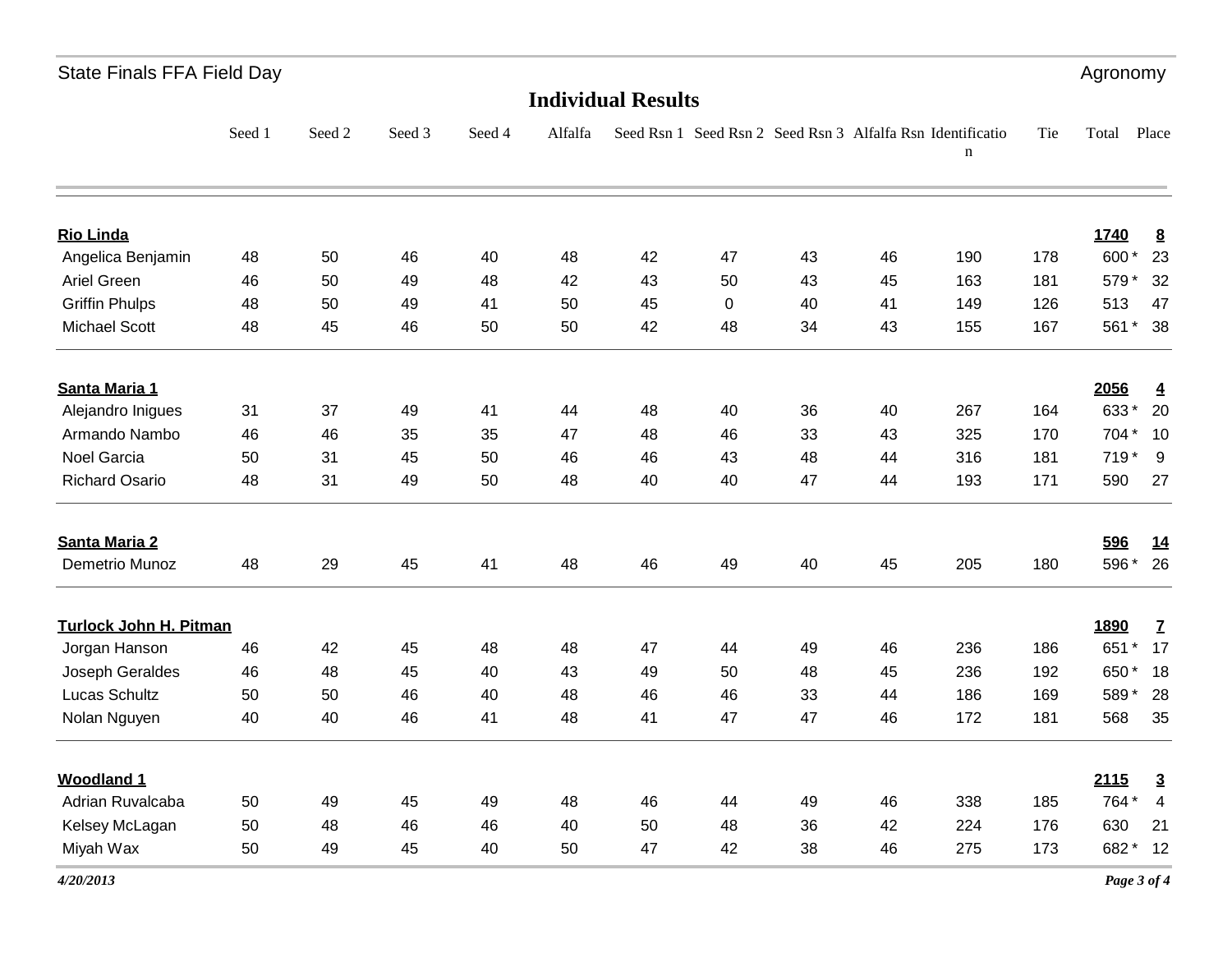### State Finals FFA Field Day **Agronomy** 3. A state Finals FFA Field Day

### **Individual Results**

|                   | Seed 1 | Seed 2 | Seed 3 | Seed 4 | Alfalfa |    |    |    |    | Seed Rsn 1 Seed Rsn 2 Seed Rsn 3 Alfalfa Rsn Identificatio<br>n | Tie | Total       | Place     |
|-------------------|--------|--------|--------|--------|---------|----|----|----|----|-----------------------------------------------------------------|-----|-------------|-----------|
| Nancy Martinez    | 46     | 38     | 49     | 42     | 48      | 48 | 47 | 50 | 45 | 256                                                             | 190 | 669*        | -14       |
| <b>Woodland 2</b> |        |        |        |        |         |    |    |    |    |                                                                 |     | <b>1135</b> | <u>13</u> |
| Alondra Garcia    | 50     | 48     | 45     | 38     | 50      | 47 | 49 | 50 | 45 | 130                                                             | 191 | 552*        | 40        |
| Karla Ambriz      | 50     | 50     | 45     | 44     | 42      | 42 | 45 | 49 | 45 | 171                                                             | 181 | 583 * 31    |           |

Ties Broken by Reasons. Top three scores used to calculate team score.  $\blacksquare$ 

| <b>Class</b>      | Max Score Official Cut 1 Cut 2 Cut 3 |      |   |   |   |
|-------------------|--------------------------------------|------|---|---|---|
| 01 Seed 1         | 50                                   | 1234 | 3 | 2 | 4 |
| 02 Seed 2         | 50                                   | 4132 | 1 | 2 | 4 |
| 03 Seed 3         | 50                                   | 2314 | 1 | 2 | 4 |
| 04 Seed 4         | 50                                   | 1324 | 1 | 4 | 2 |
| 05 Alfalfa        | 50                                   | 2314 | 1 | 2 | 3 |
| 06 Seed Rsn 1     | 50                                   |      |   |   |   |
| 07 Seed Rsn 2     | 50                                   |      |   |   |   |
| 08 Seed Rsn 3     | 50                                   |      |   |   |   |
| 09 Alfalfa Rsn    | 50                                   |      |   |   |   |
| 10 Identification | 400                                  |      |   |   |   |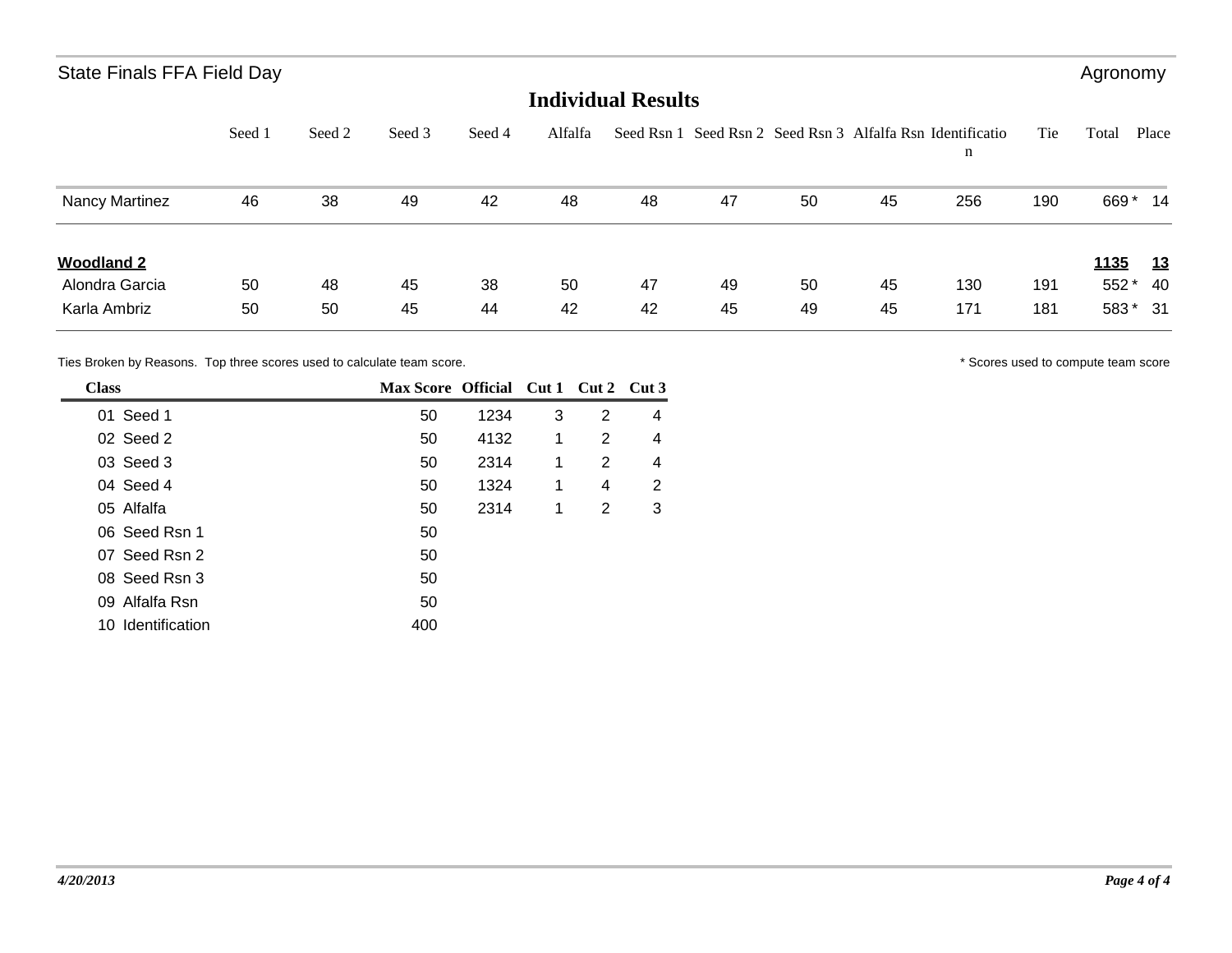| <b>State Finals FFA Field Day</b> |        |        |        |        |     |                     |     |     |                                                                    |      |     | Agronomy    |                |
|-----------------------------------|--------|--------|--------|--------|-----|---------------------|-----|-----|--------------------------------------------------------------------|------|-----|-------------|----------------|
|                                   |        |        |        |        |     | <b>Team Results</b> |     |     |                                                                    |      |     |             |                |
|                                   | Seed 1 | Seed 2 | Seed 3 | Seed 4 |     |                     |     |     | Alfalfa Seed Rsn 1 Seed Rsn 2 Seed Rsn 3 Alfalfa Rsn Identificatio | n    | Tie | Total Place |                |
| Atwater                           | 144    | 146    | 135    | 135    | 144 | 141                 | 145 | 138 | 135                                                                | 1068 | 559 | 2331        | $\mathbf 1$    |
| Esparto                           | 146    | 145    | 131    | 136    | 147 | 132                 | 141 | 117 | 118                                                                | 496  | 508 | 1709        | 9              |
| Fresno-Central Wes                | 126    | 143    | 141    | 140    | 125 | 128                 | 134 | 119 | 127                                                                | 406  | 508 | 1589        | 12             |
| Hanford                           | 142    | 137    | 144    | 127    | 141 | 144                 | 145 | 133 | 136                                                                | 690  | 558 | 1939        | 5              |
| Los Banos-Pacheco                 | 148    | 142    | 143    | 142    | 148 | 138                 | 139 | 132 | 134                                                                | 398  | 543 | 1664        | 10             |
| Modesto-Gregori FF                | 150    | 142    | 143    | 148    | 147 | 146                 | 148 | 133 | 142                                                                | 891  | 569 | 2190        | $\overline{2}$ |
| Modesto-Gregori FF                | 28     | 50     | 49     | 46     | 50  | 39                  | 42  | 45  | 45                                                                 | 183  | 171 | 577         | 15             |
| Modesto-James C.                  | 150    | 133    | 140    | 148    | 145 | 143                 | 134 | 131 | 125                                                                | 685  | 533 | 1934        | 6              |
| Morgan Hill-Live Oa               | 136    | 136    | 139    | 135    | 143 | 135                 | 143 | 131 | 123                                                                | 415  | 532 | 1636        | 11             |
| Morgan Hill-Live Oa               | 42     | 46     | 45     | 50     | 34  | 42                  | 39  | 34  | 38                                                                 | 78   | 153 | 448         | 16             |
| Rio Linda                         | 142    | 145    | 141    | 138    | 140 | 127                 | 145 | 120 | 134                                                                | 508  | 526 | 1740        | 8              |
| Santa Maria 1                     | 127    | 114    | 129    | 126    | 137 | 142                 | 129 | 117 | 127                                                                | 908  | 515 | 2056        | 4              |
| Santa Maria 2                     | 48     | 29     | 45     | 41     | 48  | 46                  | 49  | 40  | 45                                                                 | 205  | 180 | 596         | 14             |
| Turlock John H. Pit               | 142    | 140    | 136    | 128    | 139 | 142                 | 140 | 130 | 135                                                                | 658  | 547 | 1890        | $\overline{7}$ |
| Woodland 1                        | 146    | 136    | 139    | 131    | 146 | 141                 | 133 | 137 | 137                                                                | 869  | 548 | 2115        | 3              |
| Woodland 2                        | 100    | 98     | 90     | 82     | 92  | 89                  | 94  | 99  | 90                                                                 | 301  | 372 | 1135        | 13             |